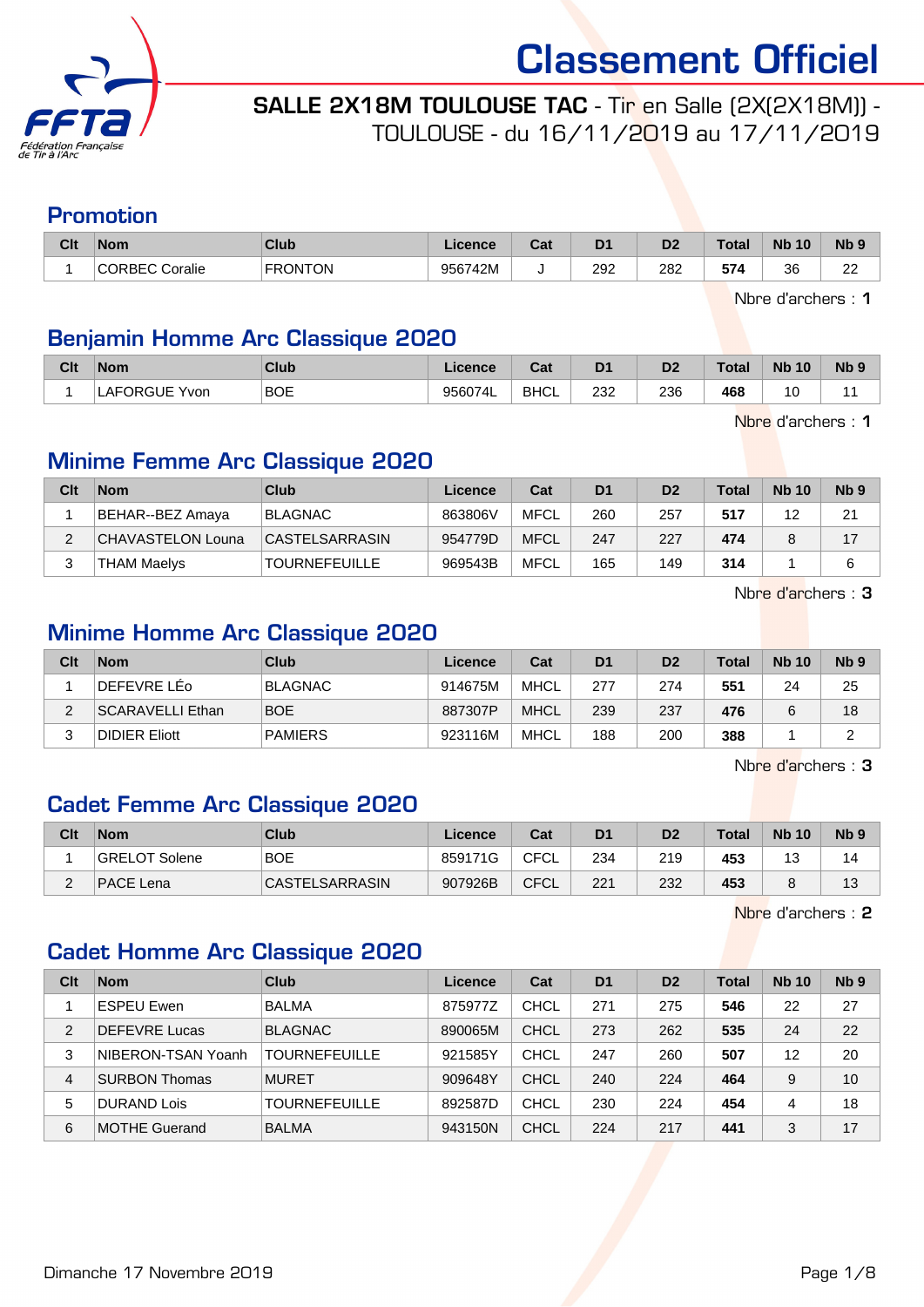

SALLE 2X18M TOULOUSE TAC - Tir en Salle (2X(2X18M)) - TOULOUSE - du 16/11/2019 au 17/11/2019

#### Cadet Homme Arc Classique 2020 (Suite)

| Clt | <b>Nom</b>              | Club                 | Licence | Cat  | D <sub>1</sub> | D <sub>2</sub> | <b>Total</b> | <b>Nb 10</b> | N <sub>b</sub> <sub>9</sub> |
|-----|-------------------------|----------------------|---------|------|----------------|----------------|--------------|--------------|-----------------------------|
|     | <b>CAUBIN Clement</b>   | <b>TOURNEFEUILLE</b> | 888734R | CHCL | 219            | 214            | 433          |              | 13                          |
| 8   | DARQUES Vincent         | <b>MURET</b>         | 929419N | CHCL | 218            | 213            | 431          | 4            | 12                          |
| 9   | <b>VERGNES Timothee</b> | <b>TOURNEFEUILLE</b> | 938781P | CHCL | 211            | 213            | 424          |              | 11                          |
| 10  | <b>LARDY Mathis</b>     | <b>TOURNEFEUILLE</b> | 938782R | CHCL | 144            | 145            | 289          |              | 3                           |

Nbre d'archers : 10

## Junior Femme Arc Classique 2020

| Clt    | <b>Nom</b>         | Club           | Licence | Cat         | D <sub>1</sub> | D <sub>2</sub> | <b>Total</b> | <b>Nb 10</b> | N <sub>b</sub> <sub>9</sub> |
|--------|--------------------|----------------|---------|-------------|----------------|----------------|--------------|--------------|-----------------------------|
|        | <b>RAGARU Emma</b> | <b>PAMIERS</b> | 855880E | JFCL        | 250            | 251            | 501          |              | 21                          |
| $\sim$ | MOTHE Romane       | <b>BALMA</b>   | 969628U | <b>JFCL</b> | 250            | 247            | 497          | a            | 24                          |
| C      | PYNSON Fiona       | <b>PAMIERS</b> | 926523R | JFCL        | 180            | 180            | 360          | ◠<br>ت       | 10                          |

Nbre d'archers : 3

#### Junior Homme Arc Classique 2020

| Clt    | <b>Nom</b>        | Club           | Licence | Cat  | D1  | D2  | <b>Total</b> | <b>Nb 10</b> | N <sub>b</sub> <sub>9</sub> |
|--------|-------------------|----------------|---------|------|-----|-----|--------------|--------------|-----------------------------|
|        | MOTHE Guilhem     | <b>BALMA</b>   | 802014E | JHCL | 266 | 274 | 540          | 20           | 23                          |
| $\sim$ | <b>BOX Thomas</b> | <b>PAMIERS</b> | 802834W | JHCL | 248 | 249 | 497          |              | 20                          |

Nbre d'archers : 2

#### Senior 1 Femme Arc Classique 2020

| Clt            | <b>Nom</b>              | Club             | Licence | Cat                | D <sub>1</sub> | D <sub>2</sub> | <b>Total</b> | <b>Nb 10</b> | N <sub>b</sub> <sub>9</sub> |
|----------------|-------------------------|------------------|---------|--------------------|----------------|----------------|--------------|--------------|-----------------------------|
|                | <b>LARRUE Mathilde</b>  | <b>AUZEVILLE</b> | 992741S | S <sub>1</sub> FCL | 263            | 256            | 519          | 17           | 21                          |
| $\overline{2}$ | KAHIA Cecilia           | <b>CUGNAUX</b>   | 910706Y | S <sub>1</sub> FCL | 255            | 254            | 509          | 15           | 19                          |
| 3              | <b>JUMAIRE Marianne</b> | <b>BALMA</b>     | 973388F | S <sub>1</sub> FCL | 250            | 254            | 504          | 19           | 11                          |
| $\overline{4}$ | <b>BOYER Linda</b>      | <b>BALMA</b>     | 920374G | S <sub>1</sub> FCL | 249            | 244            | 493          | 11           | 18                          |
| 5              | MIGNARD Julie           | <b>BALMA</b>     | 809600A | S <sub>1</sub> FCL | 244            | 245            | 489          | 11           | 15                          |
| 6              | <b>MOURET Nathalie</b>  | <b>CUGNAUX</b>   | 947635N | S <sub>1</sub> FCL | 233            | 247            | 480          | 14           | 19                          |
|                | <b>CRAS Marine</b>      | <b>PAMIERS</b>   | 969523E | S <sub>1</sub> FCL | 169            | 86             | 255          |              | 3                           |

Nbre d'archers : 7

## Senior 1 Homme Arc Classique 2020

| Clt | <b>Nom</b>               | Club                 | Licence | Cat                | D <sub>1</sub> | D <sub>2</sub> | <b>Total</b> | <b>Nb 10</b> | N <sub>b</sub> <sub>9</sub> |
|-----|--------------------------|----------------------|---------|--------------------|----------------|----------------|--------------|--------------|-----------------------------|
|     | <b>COMMEYNE Eric</b>     | <b>L'UNION</b>       | 864962B | S <sub>1</sub> HCL | 273            | 268            | 541          | 22           | 24                          |
| 2   | <b>DESBROSSES Adrien</b> | <b>SAINT GAUDENS</b> | 443859F | S <sub>1</sub> HCL | 265            | 263            | 528          | 15           | 25                          |
|     | DEVELLE Yoann            | <b>CUGNAUX</b>       | 918164E | S <sub>1</sub> HCL | 265            | 259            | 524          | 15           | 24                          |
| 4   | <b>BERTONCELLO Kevin</b> | <b>BLAGNAC</b>       | 786857E | S <sub>1</sub> HCL | 240            | 268            | 508          | 14           | 22                          |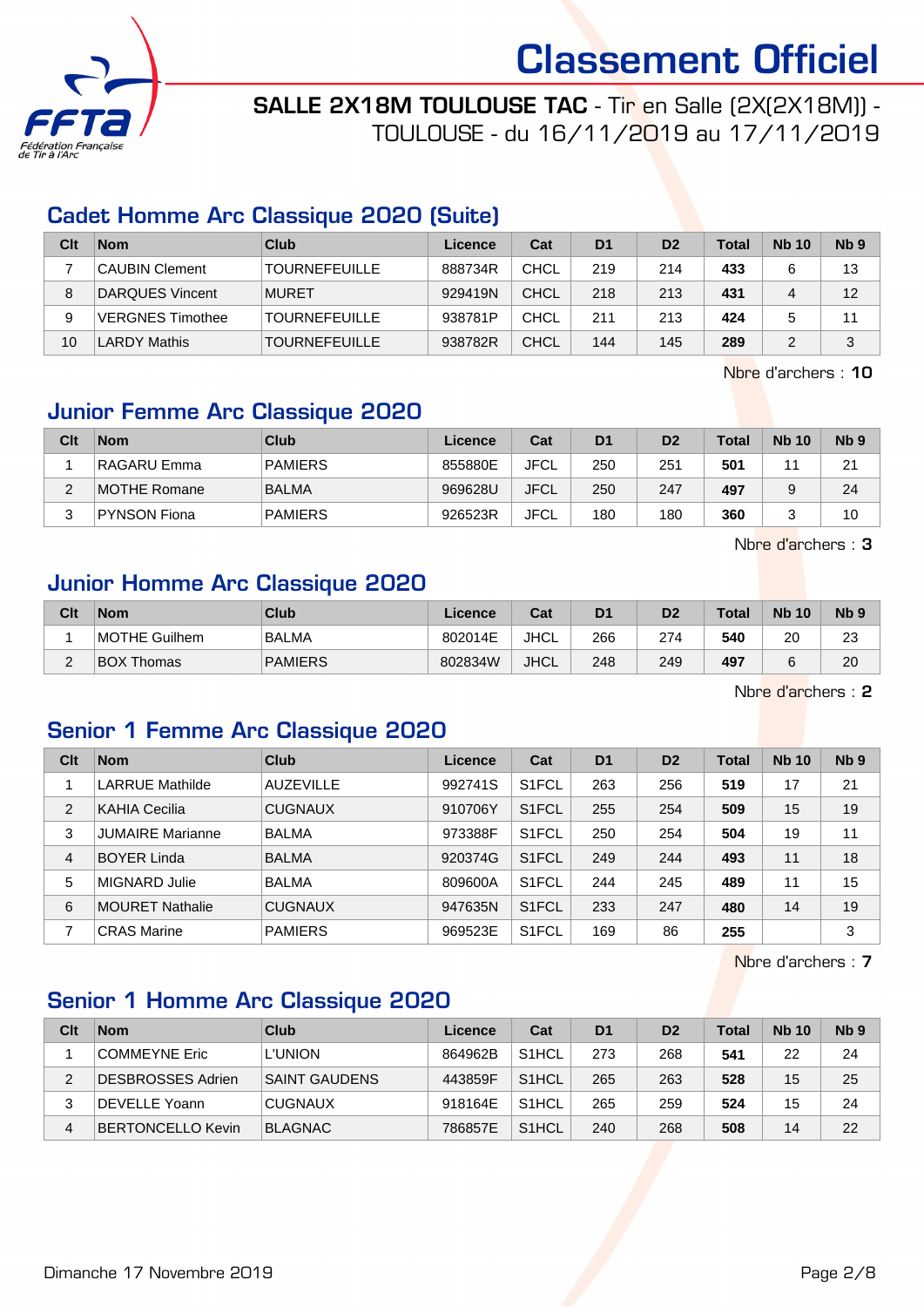

SALLE 2X18M TOULOUSE TAC - Tir en Salle (2X(2X18M)) -TOULOUSE - du 16/11/2019 au 17/11/2019

#### Senior 1 Homme Arc Classique 2020 (Suite)

| Clt | <b>Nom</b>                | Club                 | Licence | Cat                | D <sub>1</sub> | D <sub>2</sub> | Total | <b>Nb 10</b> | N <sub>b</sub> <sub>9</sub> |
|-----|---------------------------|----------------------|---------|--------------------|----------------|----------------|-------|--------------|-----------------------------|
| 5   | <b>GROUET Pierre-Yves</b> | <b>AUZEVILLE</b>     | 917114N | S <sub>1</sub> HCL | 264            | 244            | 508   | 12           | 16                          |
| 6   | <b>JOUNIN Victor</b>      | TOULOUSE TAC         | 719515G | S <sub>1</sub> HCL | 239            | 265            | 504   | 11           | 20                          |
|     | <b>GREAUME Jeremy</b>     | <b>CUGNAUX</b>       | 707807F | S <sub>1</sub> HCL | 236            | 257            | 493   | 18           | 17                          |
| 8   | <b>LAGARDE Thibaut</b>    | <b>SAINT GAUDENS</b> | 633682K | S <sub>1</sub> HCL | 238            | 248            | 486   | 11           | 13                          |
| 9   | <b>TANNOU Yann</b>        | <b>MURET</b>         | 848196C | S <sub>1</sub> HCL | 245            | 231            | 476   | 9            | 13                          |
| 10  | <b>ROUGE David</b>        | <b>SAINT GAUDENS</b> | 739147W | S <sub>1</sub> HCL | 218            | 254            | 472   | 8            | 19                          |

Nbre d'archers : 10

#### Senior 2 Femme Arc Classique 2020

| Clt | <b>Nom</b>                   | Club                 | Licence | Cat                | D <sub>1</sub> | D <sub>2</sub> | <b>Total</b> | <b>Nb 10</b> | Nb <sub>9</sub> |
|-----|------------------------------|----------------------|---------|--------------------|----------------|----------------|--------------|--------------|-----------------|
|     | <b>ESPEU Nathalie</b>        | <b>BALMA</b>         | 898019H | S <sub>2</sub> FCL | 270            | 273            | 543          | 25           | 17              |
| 2   | <b>MORO CÉline</b>           | <b>CUGNAUX</b>       | 845366B | S <sub>2</sub> FCL | 256            | 268            | 524          | 17           | 20              |
| 3   | <b>HERVOUET Marie-Pierre</b> | <b>BALMA</b>         | 823387L | S <sub>2</sub> FCL | 264            | 254            | 518          | 16           | 17              |
| 4   | <b>AUMONIER Juliette</b>     | <b>BALMA</b>         | 943148L | S <sub>2</sub> FCL | 262            | 246            | 508          | 17           | 13              |
| 5   | <b>BENHAMI Aziza</b>         | <b>BALMA</b>         | 817722D | S <sub>2</sub> FCL | 249            | 249            | 498          | 13           | 17              |
| 6   | LAISNE Ingrid                | <b>CAHORS</b>        | 794289H | S <sub>2</sub> FCL | 237            | 250            | 487          | 10           | 12              |
| 7   | <b>EYCHENNE Nadine</b>       | <b>SAINT GAUDENS</b> | 439709V | S <sub>2</sub> FCL | 240            | 242            | 482          | 11           | 12              |
| 8   | <b>VORDY Laurence</b>        | <b>PAMIERS</b>       | 893472R | S <sub>2</sub> FCL | 224            | 219            | 443          | 8            | 9               |
| 9   | <b>MOTHE Muriel</b>          | <b>BALMA</b>         | 802017H | S <sub>2</sub> FCL | 203            | 158            | 361          | 8            | $\overline{2}$  |

Nbre d'archers : 9

## Senior 2 Homme Arc Classique 2020

| Clt            | <b>Nom</b>                     | <b>Club</b>         | Licence | Cat   | D <sub>1</sub> | D <sub>2</sub> | <b>Total</b> | <b>Nb 10</b>   | N <sub>b</sub> <sub>9</sub> |
|----------------|--------------------------------|---------------------|---------|-------|----------------|----------------|--------------|----------------|-----------------------------|
| 1              | <b>MIGNON Jerome</b>           | <b>MURET</b>        | 283822C | S2HCL | 263            | 270            | 533          | 18             | 20                          |
| 2              | <b>BARBA Christophe</b>        | <b>L'UNION</b>      | 920907L | S2HCL | 265            | 263            | 528          | 13             | 28                          |
| 3              | <b>MOUTOU Fabrice</b>          | <b>BLAGNAC</b>      | 447075B | S2HCL | 261            | 266            | 527          | 15             | 26                          |
| $\overline{4}$ | <b>ESPEU Julien</b>            | <b>BALMA</b>        | 875963J | S2HCL | 265            | 257            | 522          | 13             | 28                          |
| 5              | <b>GYRE Willy</b>              | <b>FRONTON</b>      | 698621W | S2HCL | 262            | 254            | 516          | 11             | 25                          |
| 6              | <b>VIRAZEL Cyril</b>           | <b>AUZEVILLE</b>    | 312916B | S2HCL | 263            | 239            | 502          | 11             | 21                          |
| $\overline{7}$ | <b>MAUREL Anthony</b>          | <b>AUZEVILLE</b>    | 992738N | S2HCL | 245            | 254            | 499          | 8              | 21                          |
| 8              | PINCEMAIL Joseph               | <b>CUGNAUX</b>      | 733211U | S2HCL | 242            | 246            | 488          | 13             | 17                          |
| 9              | REMIGY Jean -<br>Christophe    | <b>MURET</b>        | 874304F | S2HCL | 247            | 231            | 478          | 9              | 16                          |
| 10             | <b>MARQUILLANES</b><br>Jeanluc | <b>BLAGNAC</b>      | 863786Y | S2HCL | 246            | 231            | 477          | $\overline{7}$ | 14                          |
| 11             | <b>GUILLAUME Fabrice</b>       | <b>AUZEVILLE</b>    | 971845D | S2HCL | 231            | 239            | 470          | 12             | 9                           |
| 12             | <b>GASC Daniel</b>             | <b>TOULOUSE TAC</b> | 936872P | S2HCL | 226            | 220            | 446          | $\overline{7}$ | 12                          |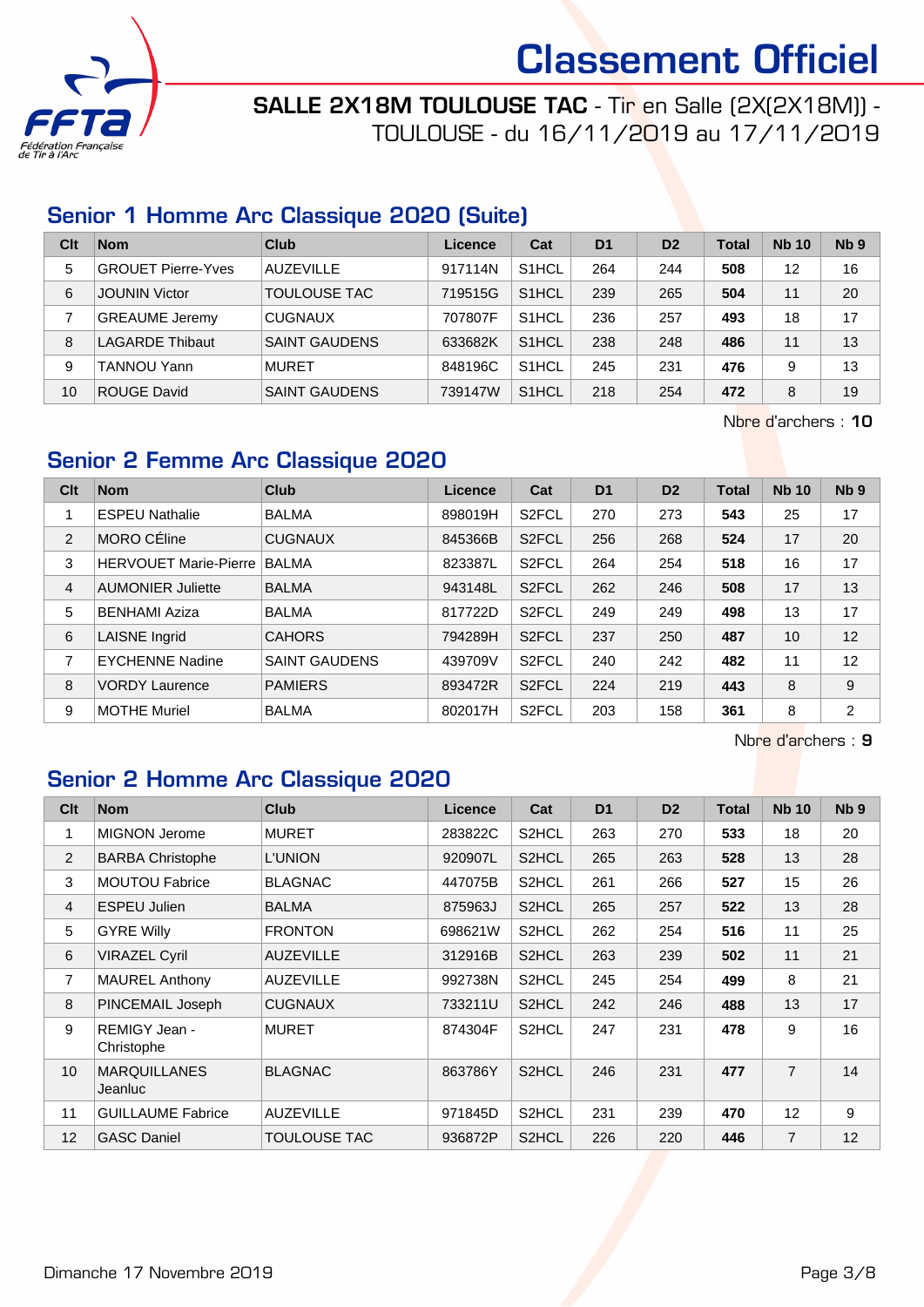

SALLE 2X18M TOULOUSE TAC - Tir en Salle (2X(2X18M)) - TOULOUSE - du 16/11/2019 au 17/11/2019

#### Senior 2 Homme Arc Classique 2020 (Suite)

| Clt    | <b>Nom</b>          | Club           | Licence | <b>r</b> ~<br>ual | D <sub>1</sub> | D <sub>2</sub> | Total     | <b>N<sub>b</sub></b><br>10 | N <sub>b</sub> <sub>9</sub> |
|--------|---------------------|----------------|---------|-------------------|----------------|----------------|-----------|----------------------------|-----------------------------|
| ៱<br>د | <b>CORBEC Bruno</b> | <b>FRONTON</b> | 969608X | S2HCL             | 247<br>2 I     | 203<br>__      | 420<br>__ |                            | $\overline{a}$              |

Nbre d'archers : 13

#### Senior 3 Femme Arc Classique 2020

| Clt | <b>Nom</b>       | <b>Club</b>                    | <sub>-</sub> icence | והיה<br>val | D <sub>1</sub> | D <sub>2</sub> | <b>Total</b> | <b>N<sub>b</sub></b><br>10 | <b>Nb</b> |
|-----|------------------|--------------------------------|---------------------|-------------|----------------|----------------|--------------|----------------------------|-----------|
|     | CASSE<br>Colette | <b>GAUDENS</b><br><b>SAINT</b> | 834716A             | S3FCL       | 197            | 195            | 392          |                            |           |

Nbre d'archers : 1

#### Senior 3 Homme Arc Classique 2020

| Clt | <b>Nom</b>                    | Club                 | <b>Licence</b> | Cat   | D <sub>1</sub> | D <sub>2</sub> | <b>Total</b> | <b>Nb 10</b> | Nb <sub>9</sub> |
|-----|-------------------------------|----------------------|----------------|-------|----------------|----------------|--------------|--------------|-----------------|
|     | <b>KOPECKY Miroslav</b>       | <b>PAMIERS</b>       | 648810D        | S3HCL | 262            | 270            | 532          | 20           | 22              |
| 2   | <b>JARDIN Jacques-Olivier</b> | <b>L'UNION</b>       | 918396G        | S3HCL | 261            | 259            | 520          | 20           | 15              |
| 3   | DESBROSSES Jean<br>Francois   | <b>SAINT GAUDENS</b> | 448651P        | S3HCL | 255            | 253            | 508          | 16           | 24              |
| 4   | <b>CLEMENT Dominique</b>      | <b>NEGREPELISSE</b>  | 603824F        | S3HCL | 247            | 249            | 496          | 11           | 15              |
| 5   | <b>LATAPIE Bernard</b>        | <b>TOURNEFEUILLE</b> | 950850H        | S3HCL | 254            | 240            | 494          | 11           | 16              |
| 6   | <b>BORDES Jeanluc</b>         | <b>MURET</b>         | 350398T        | S3HCL | 227            | 226            | 453          | 12           | 15              |
| 7   | <b>BLANCHARDON Andre</b>      | <b>LUCHON</b>        | 291125R        | S3HCL | 223            | 210            | 433          | 8            | 14              |
| 8   | <b>FLOURAC Jeanpaul</b>       | <b>MURET</b>         | 384115S        | S3HCL | 216            | 195            | 411          | 3            | 17              |
| 9   | <b>DUPIN Alain</b>            | L'UNION              | 286991X        | S3HCL | 174            | 210            | 384          | 5            | 11              |

Nbre d'archers : 9

#### Cadet Homme Arc à Poulies 2020

| Clt | <b>Nom</b>              | <b>Club</b>                   | Licence | $R_{\rm{eff}}$<br>⊍⊌ | D <sub>1</sub> | D <sub>2</sub> | Total | <b>N<sub>b</sub></b><br>10 | N <sub>b</sub> <sub>9</sub> |
|-----|-------------------------|-------------------------------|---------|----------------------|----------------|----------------|-------|----------------------------|-----------------------------|
|     | <b>EYCHENNE</b><br>Huao | <b>GAUDENS</b><br><b>SAIN</b> | 798743Z | CHCO                 | 246            | 237            | 483   |                            | n <sub>n</sub><br>ےں        |

Nbre d'archers : 1

#### Junior Homme Arc à Poulies 2020

| Clt | <b>Nom</b>      | <b>Club</b>    | Licence | <b>Table</b><br>⊍a | D <sub>1</sub> | D <sub>2</sub> | Total | <b>N<sub>b</sub></b><br>10 | N <sub>b</sub> <sub>9</sub> |
|-----|-----------------|----------------|---------|--------------------|----------------|----------------|-------|----------------------------|-----------------------------|
|     | CAZALENS Thomas | <b>FRONTON</b> | 897098G | <b>JHCC</b>        | 280            | 285            | 565   | つに<br>∼                    | つら<br>ິ                     |

Nbre d'archers : 1

#### Senior 1 Femme Arc à Poulies 2020

| Clt | <b>Nom</b>        | Club                       | Licence | Cat                | D <sub>1</sub> | D <sub>2</sub> | <b>Total</b> | <b>N<sub>b</sub></b><br>10 | N <sub>b</sub> <sub>9</sub> |
|-----|-------------------|----------------------------|---------|--------------------|----------------|----------------|--------------|----------------------------|-----------------------------|
|     | SANTI<br>Coraline | LSARRASIN<br><b>CASTE'</b> | 442328S | S <sub>1</sub> FCO | 26٬            | 275            | 536          |                            | 40                          |

Nbre d'archers : 1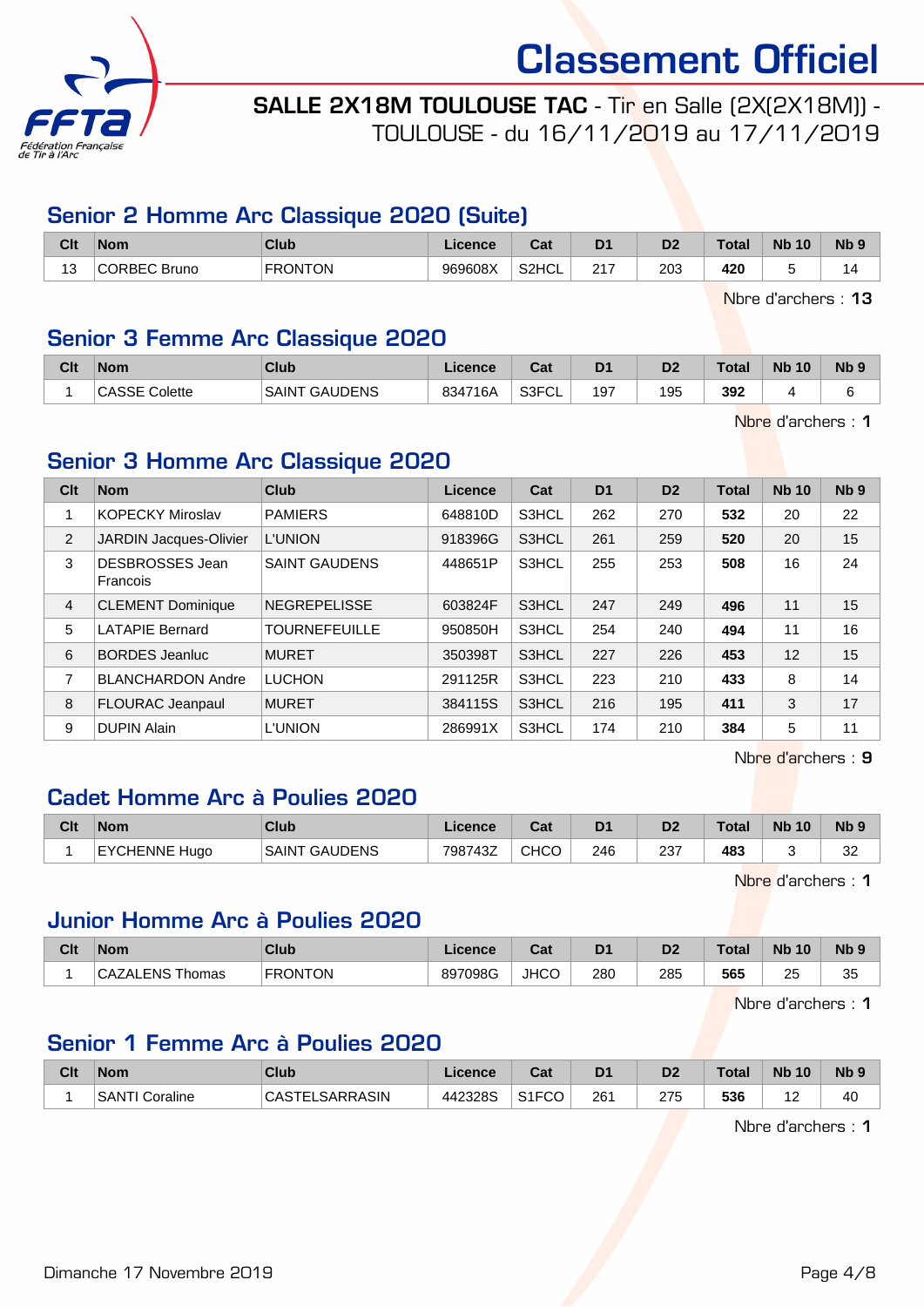

SALLE 2X18M TOULOUSE TAC - Tir en Salle (2X(2X18M)) - TOULOUSE - du 16/11/2019 au 17/11/2019

#### Senior 1 Homme Arc a Poulies 2020

| Clt            | <b>Nom</b>                 | Club            | Licence | Cat                | D <sub>1</sub> | D <sub>2</sub> | Total | <b>Nb 10</b> | Nb <sub>9</sub> |
|----------------|----------------------------|-----------------|---------|--------------------|----------------|----------------|-------|--------------|-----------------|
|                | <b>SALAS Mathieu</b>       | <b>FRONTON</b>  | 806215W | S <sub>1</sub> HCO | 288            | 289            | 577   | 37           | 23              |
| $\overline{2}$ | <b>THIEFFINE Alexandre</b> | <b>FRONTON</b>  | 340569J | S <sub>1</sub> HCO | 282            | 288            | 570   | 30           | 30              |
| 3              | <b>FISCHER Marc</b>        | <b>L'UNION</b>  | 363980F | S <sub>1</sub> HCO | 286            | 281            | 567   | 30           | 27              |
| 4              | <b>GAUBY Remy</b>          | <b>CAUSSADE</b> | 704397Z | S <sub>1</sub> HCO | 281            | 276            | 557   | 19           | 39              |
| 5              | <b>FAURE Julien</b>        | <b>LEGUEVIN</b> | 725134P | S <sub>1</sub> HCO | 280            | 276            | 556   | 16           | 44              |
| 6              | <b>FAUCANIE Lionel</b>     | CASTELSARRASIN  | 410371F | S <sub>1</sub> HCO | 254            | 252            | 506   | 5            | 27              |

Nbre d'archers : 6

#### Senior 2 Femme Arc à Poulies 2020

| Clt           | <b>Nom</b>                   | Club           | Licence | Cat                | D <sub>1</sub> | D <sub>2</sub> | Total | <b>Nb 10</b> | N <sub>b</sub> <sub>9</sub> |
|---------------|------------------------------|----------------|---------|--------------------|----------------|----------------|-------|--------------|-----------------------------|
|               | <b>DEBAIG Isabelle</b>       | <b>FRONTON</b> | 815018P | S <sub>2</sub> FCO | 281            | 278            | 559   | 20           | 39                          |
| $\mathcal{P}$ | JOUVE Jocelyne               | <b>FRONTON</b> | 907436U | S <sub>2</sub> FCO | 277            | 281            | 558   | 18           | 42                          |
| 3             | <b>GLADINE Corine</b>        | <b>FRONTON</b> | 951655H | S <sub>2</sub> FCO | 277            | 276            | 553   |              | 39                          |
| 4             | <b>GYRE-DELAIRE Marielle</b> | <b>FRONTON</b> | 716387G | S <sub>2</sub> FCO | 279            | 273            | 552   | 17           | 38                          |
| 5             | RAVIDAT Rachel               | <b>L'UNION</b> | 250572L | S <sub>2</sub> FCO | 273            | 274            | 547   | 12           | 43                          |

Nbre d'archers : 5

### Senior 2 Homme Arc à Poulies 2020

| Clt            | <b>Nom</b>               | Club               | Licence | Cat                            | D <sub>1</sub> | D <sub>2</sub> | Total | <b>Nb 10</b> | Nb <sub>9</sub> |
|----------------|--------------------------|--------------------|---------|--------------------------------|----------------|----------------|-------|--------------|-----------------|
|                | <b>DARDENNE Stephane</b> | <b>L'UNION</b>     | 311932G | S <sub>2</sub> HCO             | 288            | 290            | 578   | 38           | 22              |
| $\overline{2}$ | <b>BARBIER Yannick</b>   | <b>PECHBONNIEU</b> | 353023W | S <sub>2</sub> HCO             | 284            | 280            | 564   | 24           | 36              |
| 3              | <b>TISNE Laurent</b>     | <b>CAUSSADE</b>    | 860880P | S <sub>2</sub> HCO             | 276            | 279            | 555   | 24           | 29              |
| 4              | <b>PACE Patrick</b>      | CASTELSARRASIN     | 907925A | S <sub>2</sub> H <sub>CO</sub> | 277            | 277            | 554   | 18           | 38              |
| 5              | <b>HORTALA Michel</b>    | <b>CUGNAUX</b>     | 344511U | S <sub>2</sub> HCO             | 275            | 274            | 549   | 15           | 39              |
| 6              | <b>PETRUS Marc</b>       | <b>PECHBONNIEU</b> | 736585L | S <sub>2</sub> HCO             | 270            | 274            | 544   | 14           | 38              |

Nbre d'archers : 6

#### Senior 3 Femme Arc à Poulies 2020

| Clt | <b>Nom</b>               | Club                 | Licence | Cat   | D <sub>1</sub> | D <sub>2</sub> | <b>Total</b> | <b>Nb 10</b> | Nb <sub>9</sub> |
|-----|--------------------------|----------------------|---------|-------|----------------|----------------|--------------|--------------|-----------------|
|     | <b>ANTONINI Brigitte</b> | <b>BALMA</b>         | 737458K | S3FCO | 271            | 275            | 546          | 14           | 41              |
|     | DALBES Brigitte          | <b>TOURNEFEUILLE</b> | 960938Y | S3FCO | 270            | 274            | 544          | 10           | 45              |
|     | STACEY Michele           | <b>FRONTON</b>       | 715325C | S3FCO | 265            | 276            | 541          |              | 40              |

Nbre d'archers : 3

## Senior 3 Homme Arc à Poulies 2020

| Nb<br>ual<br>-<br>$ -$<br>.<br>- - | <b>Clt</b><br>D <sub>1</sub><br>D <sub>2</sub><br>$\sqrt{10}$<br><b>N<sub>F</sub></b><br><u>Clut.</u><br><u>Tota.</u><br><b>Nom</b><br>icence<br>. . |
|------------------------------------|------------------------------------------------------------------------------------------------------------------------------------------------------|
|------------------------------------|------------------------------------------------------------------------------------------------------------------------------------------------------|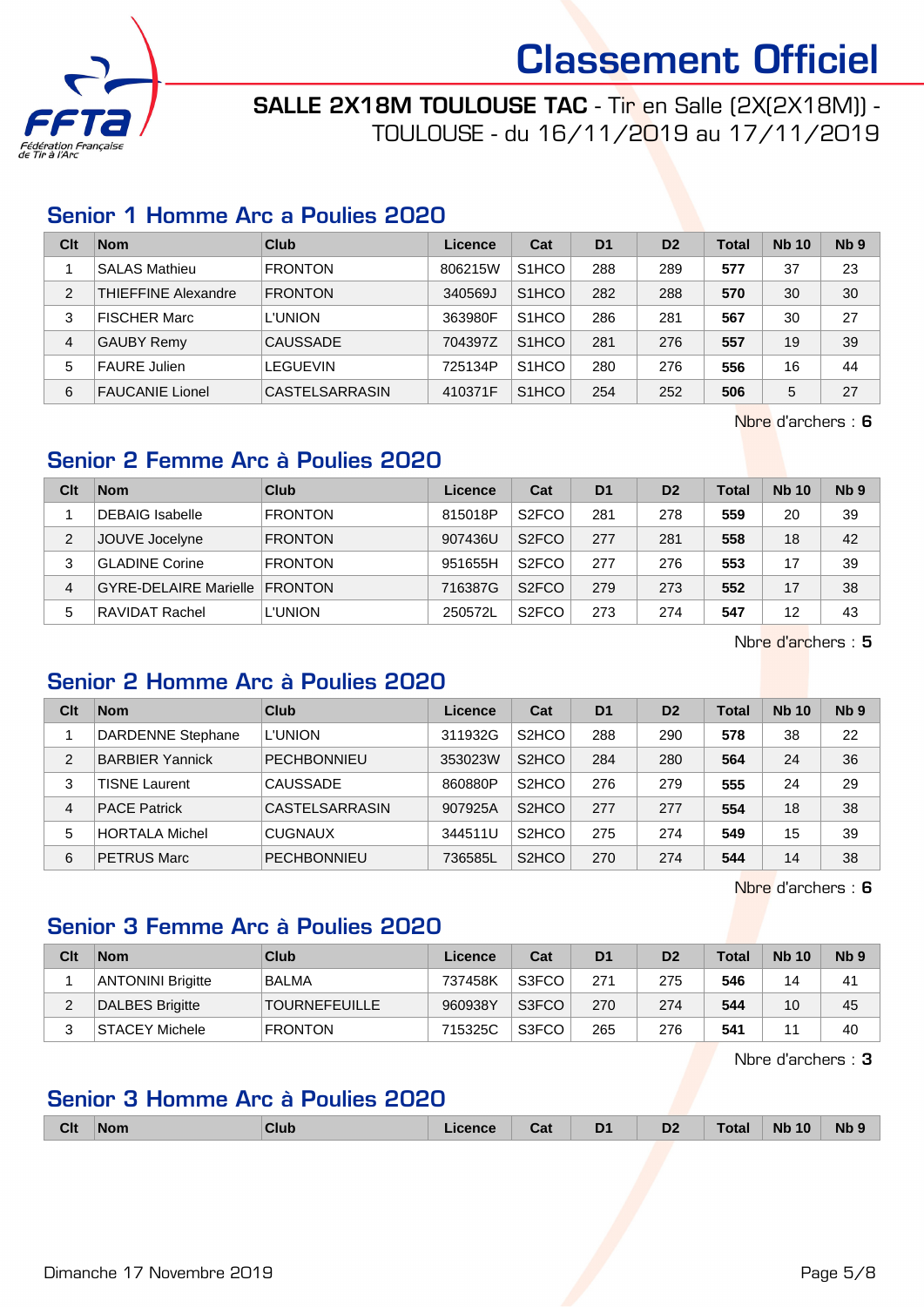

SALLE 2X18M TOULOUSE TAC - Tir en Salle (2X(2X18M)) - TOULOUSE - du 16/11/2019 au 17/11/2019

#### Senior 3 Homme Arc à Poulies 2020 (Suite)

| Clt            | <b>Nom</b>                | Club                  | Licence | Cat   | D <sub>1</sub> | D <sub>2</sub> | <b>Total</b> | <b>Nb 10</b> | Nb <sub>9</sub> |
|----------------|---------------------------|-----------------------|---------|-------|----------------|----------------|--------------|--------------|-----------------|
|                | <b>DALBES Regis</b>       | <b>TOURNEFEUILLE</b>  | 042995J | S3HCO | 287            | 285            | 572          | 32           | 28              |
| $\overline{2}$ | <b>LE VAN Christian</b>   | <b>CASTELSARRASIN</b> | 464260F | S3HCO | 282            | 284            | 566          | 27           | 32              |
| 3              | <b>SCHILLACI Claude</b>   | <b>POMPIGNAN</b>      | 232624C | S3HCO | 282            | 280            | 562          | 23           | 36              |
| 4              | CAPO Jean-Marc            | <b>ALBI</b>           | 340829S | S3HCO | 274            | 278            | 552          | 13           | 46              |
| 5              | <b>PAGANIN Jean-Marie</b> | LAVAUR                | 797283M | S3HCO | 270            | 277            | 547          | 18           | 39              |
| 6              | <b>RECH Renaud</b>        | <b>ALBI</b>           | 096612N | S3HCO | 271            | 269            | 540          | 13           | 34              |
| 7              | VIANET Jean-Loup          | CASTELSARRASIN        | 642219P | S3HCO | 272            | 264            | 536          | 9            | 39              |
| 8              | <b>BONNET Pierre</b>      | <b>L'UNION</b>        | 906109B | S3HCO | 250            | 236            | 486          | 9            | 24              |

Nbre d'archers : 8

#### Scratch Femme Bare Bow 2020

| Clt | <b>Nom</b>            | Club                | Licence | Cat                | D <sub>1</sub> | D <sub>2</sub> | Total | <b>Nb 10</b> | Nb <sub>9</sub> |
|-----|-----------------------|---------------------|---------|--------------------|----------------|----------------|-------|--------------|-----------------|
|     | ESCRIBE Ghislaine     | <b>GRAULHET</b>     | 820090C | S <sub>2</sub> FBB | 253            | 246            | 499   | 44           | 16              |
| ົ   | <b>DEDIEU Maurine</b> | <b>TOULOUSE TAC</b> | 845284M | <b>JFBB</b>        | 216            | 220            | 436   |              |                 |
| ◠   | <b>NORDY Laurence</b> | <b>PAMIERS</b>      | 893472R | S <sub>2</sub> FBB | 226            | 202            | 428   |              | 18              |

Nbre d'archers : 3

### Scratch Homme Bare Bow 2020

| Clt | <b>Nom</b>               | Club                | Licence | Cat                            | D <sub>1</sub> | D <sub>2</sub> | Total | <b>Nb 10</b> | N <sub>b</sub> 9 |
|-----|--------------------------|---------------------|---------|--------------------------------|----------------|----------------|-------|--------------|------------------|
|     | <b>DEDIEU Henri</b>      | <b>TOULOUSE TAC</b> | 845281J | S <sub>2</sub> H <sub>BB</sub> | 254            | 265            | 519   |              | 21               |
| 2   | DUPRAT Julien            | <b>MURET</b>        | 889316Y | S <sub>1</sub> H <sub>BB</sub> | 237            | 248            | 485   |              | 17               |
| 3   | <b>FROISSARD Damien</b>  | LEGUEVIN            | 875961G | S <sub>1</sub> H <sub>BB</sub> | 206            | 228            | 434   | 5            | 12               |
| 4   | <b>LAYDIER Christian</b> | <b>MURET</b>        | 841311U | S <sub>2</sub> H <sub>BB</sub> | 219            | 203            | 422   |              | 5                |
| 5   | DODEIGNE Timothe         | TOULOUSE TAC        | 967829N | S <sub>2</sub> H <sub>BB</sub> | 161            | 147            | 308   | ⌒            | 2                |

Nbre d'archers : 5

## Autres tirs

#### Promotion

| <b>Tir</b>                   | <b>Nom</b>        | Club           | icence  | ו ה<br>sal | D <sub>1</sub> | D <sub>0</sub><br>ש | F<br>Uldi | <b>Nb</b><br>10 | N <sub>b</sub> <sub>9</sub> |
|------------------------------|-------------------|----------------|---------|------------|----------------|---------------------|-----------|-----------------|-----------------------------|
| Tir <sub>2</sub><br><u>.</u> | CORRFC.<br>cralie | <b>FRONTON</b> | 956742M | u          | 270            | 276<br>__           | 546       | nr.<br>∠        | つに<br>∠∪<br>$\sim$          |

Nbre d'archers : 1

## Cadet Homme Arc Classique 2020

| <b>Tir</b> | <b>Nom</b>  | <b>Club</b>  | Licence | ◠っィ<br>val  | D <sub>1</sub> | D <sub>2</sub> | <b>Total</b> | <b>N<sub>b</sub></b><br>10 | N <sub>b</sub> <sub>9</sub> |
|------------|-------------|--------------|---------|-------------|----------------|----------------|--------------|----------------------------|-----------------------------|
| Tir.<br>_  | ESPEU Ewen! | <b>BALMA</b> | 875977Z | <b>CHCL</b> | 279            | 270            | 549          | $\sim$<br>_                | 29                          |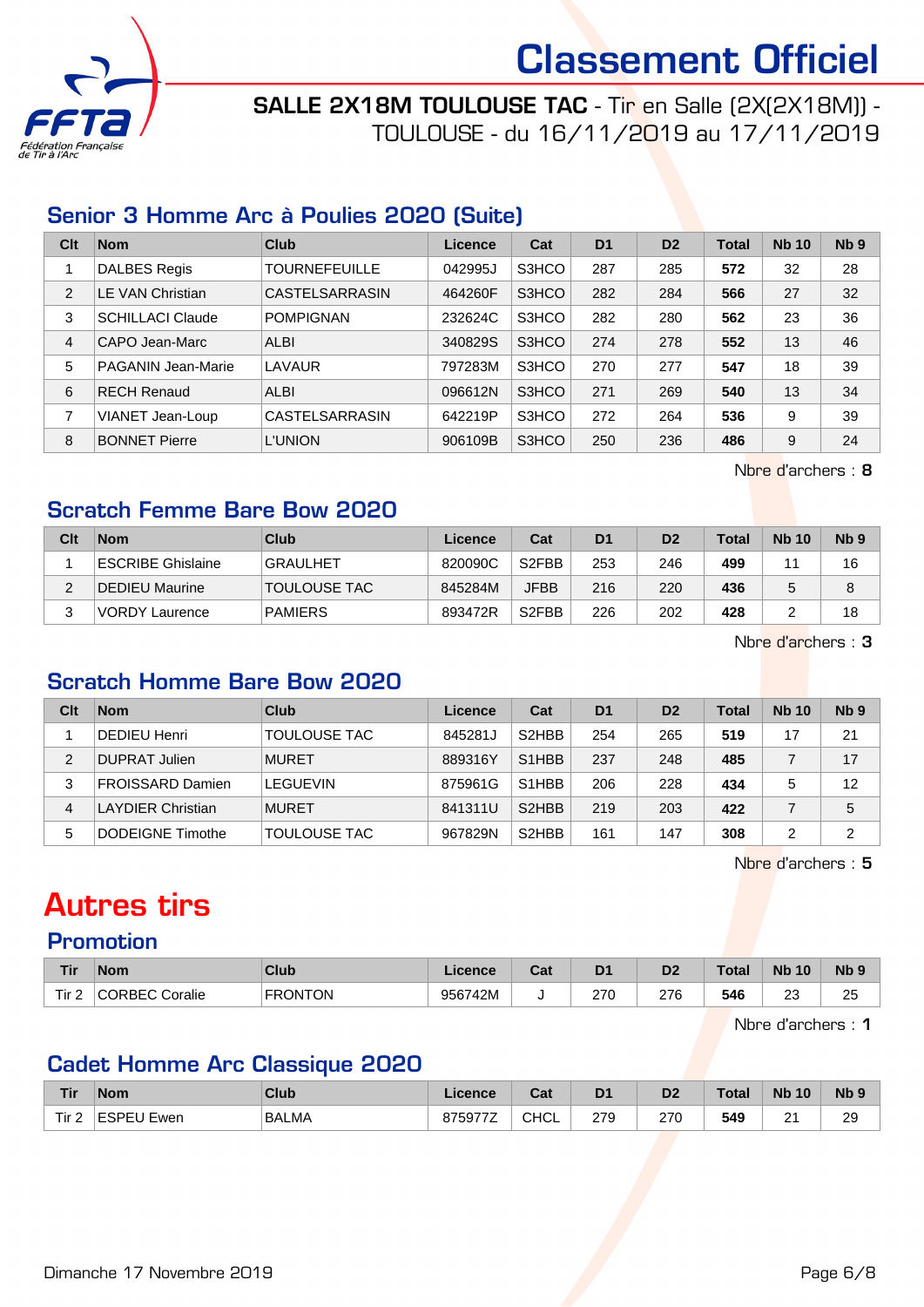

#### SALLE 2X18M TOULOUSE TAC - Tir en Salle (2X(2X18M)) - TOULOUSE - du 16/11/2019 au 17/11/2019

#### Cadet Homme Arc Classique 2020 (Suite)

| <b>Tir</b> | <b>Nom</b>    | <b>Club</b> | Licence | $R_{\rm eff}$<br>⊍d | D <sub>1</sub> | D <sub>2</sub> | Total | <b>Nb</b><br>10 | N <sub>b</sub> <sub>9</sub> |
|------------|---------------|-------------|---------|---------------------|----------------|----------------|-------|-----------------|-----------------------------|
| Tir $2$    | MOTHE Guerand | BALMA       | 943150N | <b>CHCL</b>         | 239            | 250<br>__      | 489   |                 | $\overline{ }$<br>' 4       |

Nbre d'archers : 2

#### Junior Femme Arc Classique 2020

| <b>Tir</b> | <b>Nom</b>                                   | Club         | ence:   | $R_{\rm{eff}}$<br>υαι | D <sup>1</sup> | r.<br>υz | Total | <b>N<sub>k</sub></b><br>10      | Nb <sub>9</sub> |
|------------|----------------------------------------------|--------------|---------|-----------------------|----------------|----------|-------|---------------------------------|-----------------|
| Tir 2      | $\overline{\phantom{a}}$ MOT<br>ΉE<br>Romane | <b>BALMA</b> | 969628U | <b>JFCL</b><br>$\sim$ | 241            | 255      | 496   | $\overline{a}$<br>ں ו<br>$\sim$ | . .             |

Nbre d'archers : 1

#### Senior 1 Homme Arc Classique 2020

| Tir.             | <b>Nom</b>                | <b>Club</b>      | <b>Licence</b> | ◠fi<br>val | D <sub>1</sub>       | D <sub>2</sub> | <b>Total</b> | <b>Nb 10</b> | Nb <sub>5</sub> |
|------------------|---------------------------|------------------|----------------|------------|----------------------|----------------|--------------|--------------|-----------------|
| Tir <sub>2</sub> | <b>GROUET Pierre-Yves</b> | <b>AUZEVILLE</b> | 917114N        | S1HCL      | 262<br>$\sim$ $\sim$ | 260            | 522          | д            | 24              |

Nbre d'archers : 1

#### Senior 2 Femme Arc Classique 2020

| Tir              | <b>Nom</b>                  | Club         | Licence | Cat                | D <sub>1</sub> | D <sub>2</sub> | <b>Total</b> | <b>Nb 10</b> | N <sub>b</sub> <sub>9</sub> |
|------------------|-----------------------------|--------------|---------|--------------------|----------------|----------------|--------------|--------------|-----------------------------|
| Tir <sub>2</sub> | <b>ESPEU Nathalie</b>       | <b>BALMA</b> | 898019H | S2FCL <sup>®</sup> | 261            | 258            | 519          | 15           | 19                          |
| Tir <sub>2</sub> | HERVOUET Marie-Pierre BALMA |              | 823387L | S2FCL              | 257            | 257            | 514          | 14           | 20                          |

Nbre d'archers : 2

#### Senior 2 Homme Arc Classique 2020

| <b>Tir</b>       | <b>Nom</b>              | Club             | Licence | Cat   | D <sub>1</sub> | D <sub>2</sub> | Total | <b>Nb</b><br>10 | N <sub>b</sub> <sub>9</sub> |
|------------------|-------------------------|------------------|---------|-------|----------------|----------------|-------|-----------------|-----------------------------|
| Tir <sub>2</sub> | <b>VIRAZEL</b><br>Cvril | <b>AUZEVILLE</b> | 312916B | S2HCL | 252            | 245            | 497   | . .             | $\sim$<br>∼                 |

Nbre d'archers : 1

#### Senior 3 Homme Arc Classique 2020

| Tir  | <b>Nom</b>            | <b>Club</b>                | icence  | ו ה<br>uai | D <sub>1</sub> | D2  | <b>Total</b> | <b>N<sub>b</sub></b><br>10 | <b>Nb</b>   |
|------|-----------------------|----------------------------|---------|------------|----------------|-----|--------------|----------------------------|-------------|
| Tir. | APIE-<br>Bernard<br>А | <b>TOURNEFEUL</b><br>◡╷∟∟∟ | 950850H | S3HCL      | 247            | 249 | 496          |                            | $\sim$<br>∼ |

Nbre d'archers : 1

#### Junior Homme Arc à Poulies 2020

| Tir        | <b>Nom</b>             | Club           | Licence | r.,<br>⊍a   | D <sub>1</sub> | D <sub>2</sub> | <b>Total</b> | <b>Nb 10</b> | <b>N<sub>b</sub></b> |
|------------|------------------------|----------------|---------|-------------|----------------|----------------|--------------|--------------|----------------------|
| Tir 2<br>- | <b>CAZALENS Thomas</b> | <b>FRONTON</b> | 897098G | <b>JHCO</b> | 281            | 286            | 567          | $\sim$<br>∼  | $\sim$<br>ັບ         |

Nbre d'archers : 1

#### Senior 1 Homme Arc a Poulies 2020

| Club<br><b>Tir</b><br><b>Nom</b> | _icence | Cat | D <sub>1</sub> | D <sub>2</sub> | <b>Total</b> | <b>Nb 10</b> | Nb <sub>9</sub> |
|----------------------------------|---------|-----|----------------|----------------|--------------|--------------|-----------------|
|----------------------------------|---------|-----|----------------|----------------|--------------|--------------|-----------------|